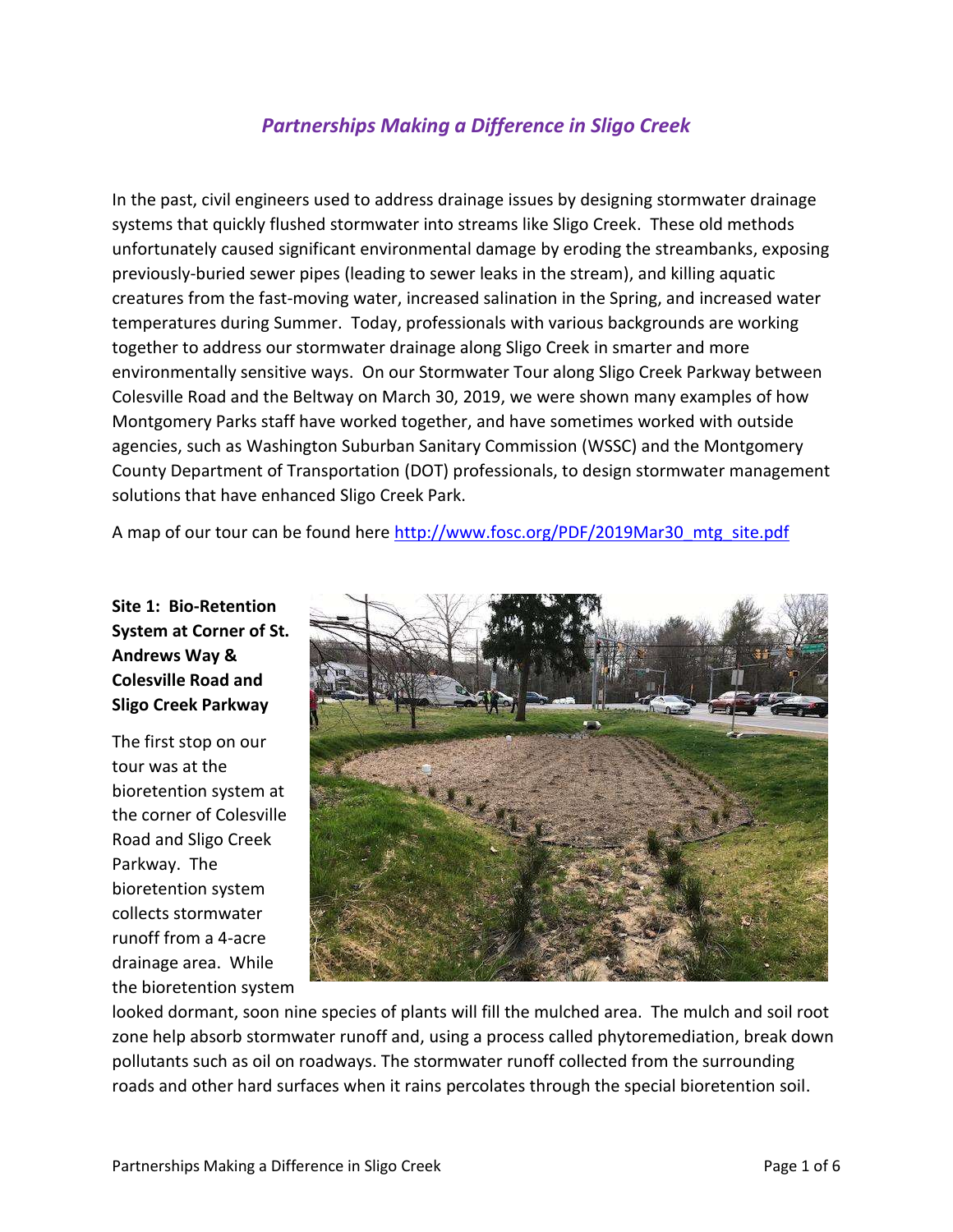Once the runoff is cleansed and cooled, it is collected in perforated pipes deep within the soil and piped to Sligo Creek. The street corner, once an eye sore, will soon be a source of beauty and color when the garden plants emerge. This project was made possible by Parks engineers working with the DOT, Parks biologists, and the plant growers at Pope Farm (the Parks nursery for plant materials).

## **Site 2: V-Formation at Stream Stabilization Project**

A short way upstream Sligo Creek, we were shown a [cross](https://cbtrust.org/wp-content/uploads/Cross-Vane-Fact-Sheet.pdf) vane stone structure with stone drops which channels creek water flow into the center of the creek. The stone V-formation directs the water to the center of the stream, protecting the stream banks from erosion, and the mini-waterfalls help improve water quality by increasing the oxygen content of the water. Working closely with biologists, the engineering staff carefully designed the stone structures to prevent fish blockages. The project was initiated to repair a leaking WSSC sanitary sewer as part of the WSSC Consent Decree. By using stones strategically to protect the sewer line by stabilizing the streambed, Parks staff was able to provide new habitat for creek critters.

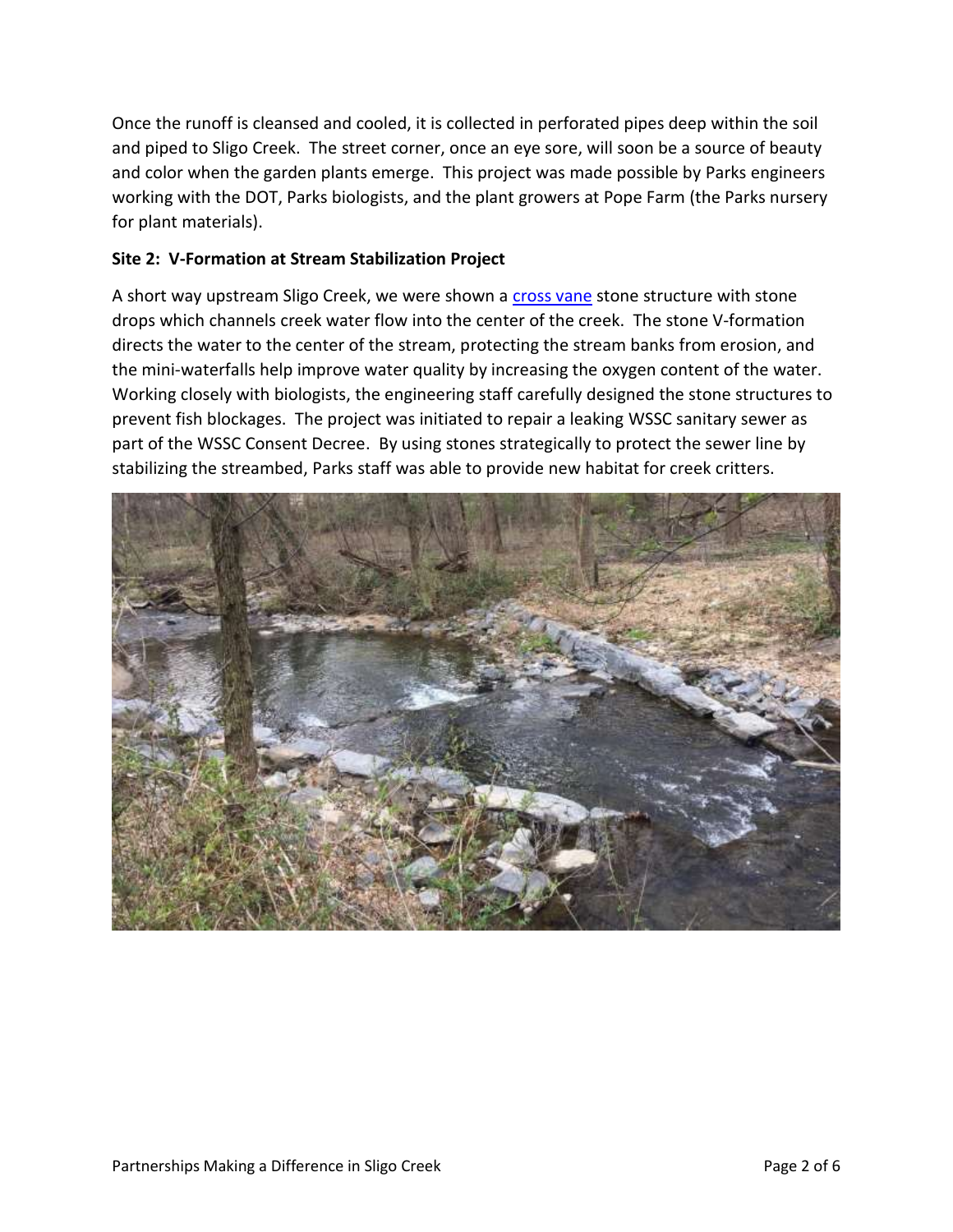#### **Site 3: Parkside Wetlands Restoration**

We next visited a wetlands restoration site by Parkside. Because of the high ground water levels, Parks staff decided not to use techniques that encourage the infiltration of stormwater into the ground. Instead, logs and stone aprons were used to spread out the water in deep and shallow areas, and wetland plants were planted throughout the zone to create a healthy, complex ecosystem. Because it was still March, we were not able to see the vegetation,



but soon the site will be full of wetland plants. When asked about mosquitoes, Parks Natural Resource Specialist Matt Harper noted that a healthy wetland habitat will host many mosquito



predators. The steady flow of water through the wetland will also discourage mosquitoes, as mosquitoes prefer standing water. The design team included a tree expert who worked to ensure that nearby tree roots were not damaged during the installation work. Parks staff are monitoring how well the wetland is functioning.

[Site 4: Bioretention System by Park Headquarters](https://www.flickr.com/photos/friendsofsligocreek/33661748838/in/album-72157679719681848/) (click hyperlink to see Before & After Photos)

The next stop was another bioretention system. At this stop we learned about the Parks staff of Pope Farm who are part of the team of professionals working on these projects. The Pope Farm staff work to provide plants that are the proper ecotype, which are plants carefully propagated from local sources, not just the correct species. Considering the plant's ecotype rather than just the plant species has resulted in creating habitat that provides maximum ecological benefits.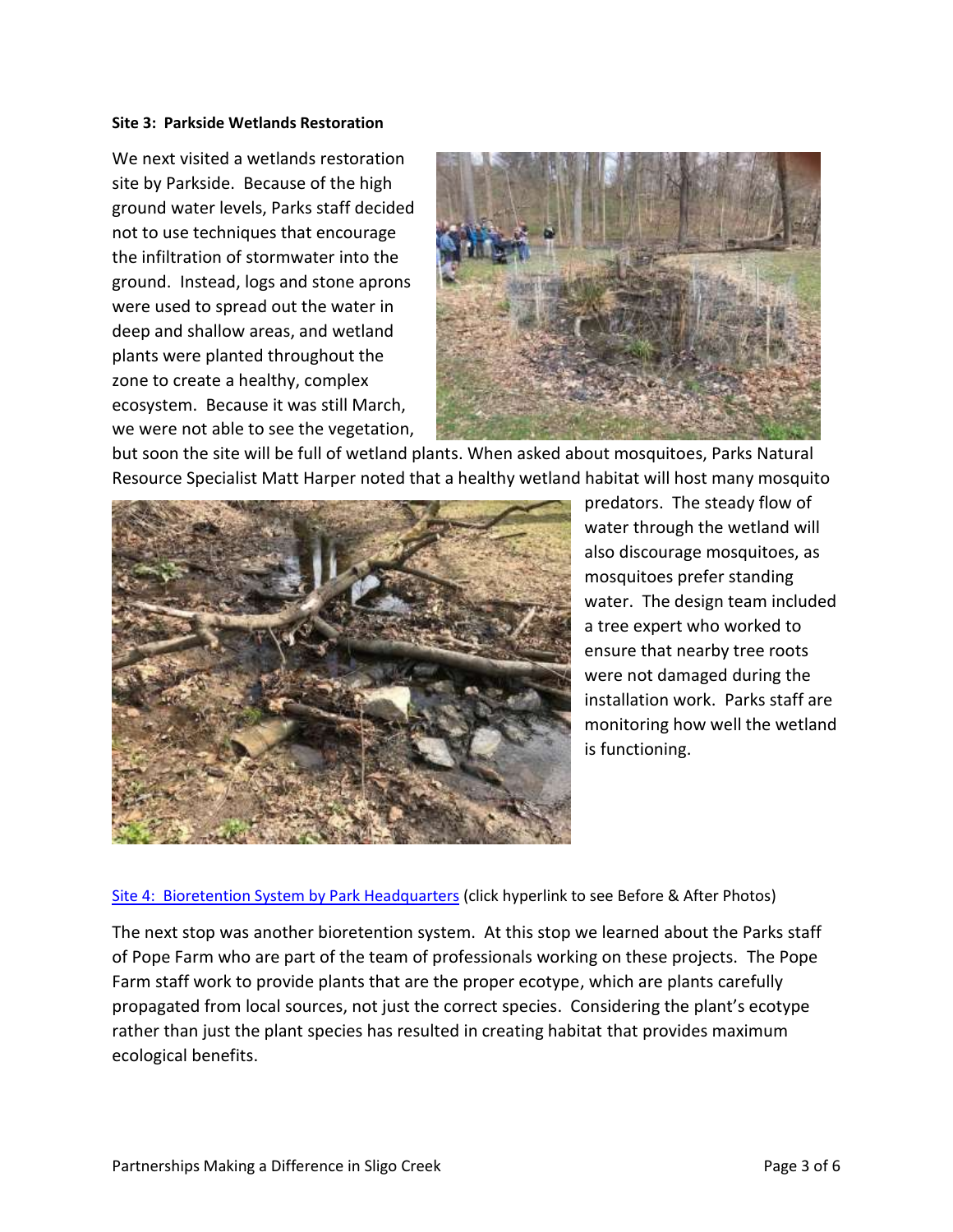

## **Site 5: Bridge scheduled to be Replaced by Edgevale Tributary**

The next stop was the bridge over Sligo Creek near Brunett Ave. In June 2019, replacement of the bridge will begin, removing paving along Sligo Creek, restoration work along Sligo Creek, and addressing an exposed sanitary line and damaged stormwater outfall along what the staff

referred to as the Edgevale Tributary. Parks staff plan on "raising" the Edgevale tributary to reconnect the tributary stream to the floodplain. This project



will help restore the hydrology along Sligo Creek. By raising the Edgevale Tributary streambed, water will flow into the surrounding wetland soil instead of draining into the tributary as it has been doing because the streambed has been eroded. This erosion was due to excessive waterflow from extensive hard surfaces in the neighborhood during rain events.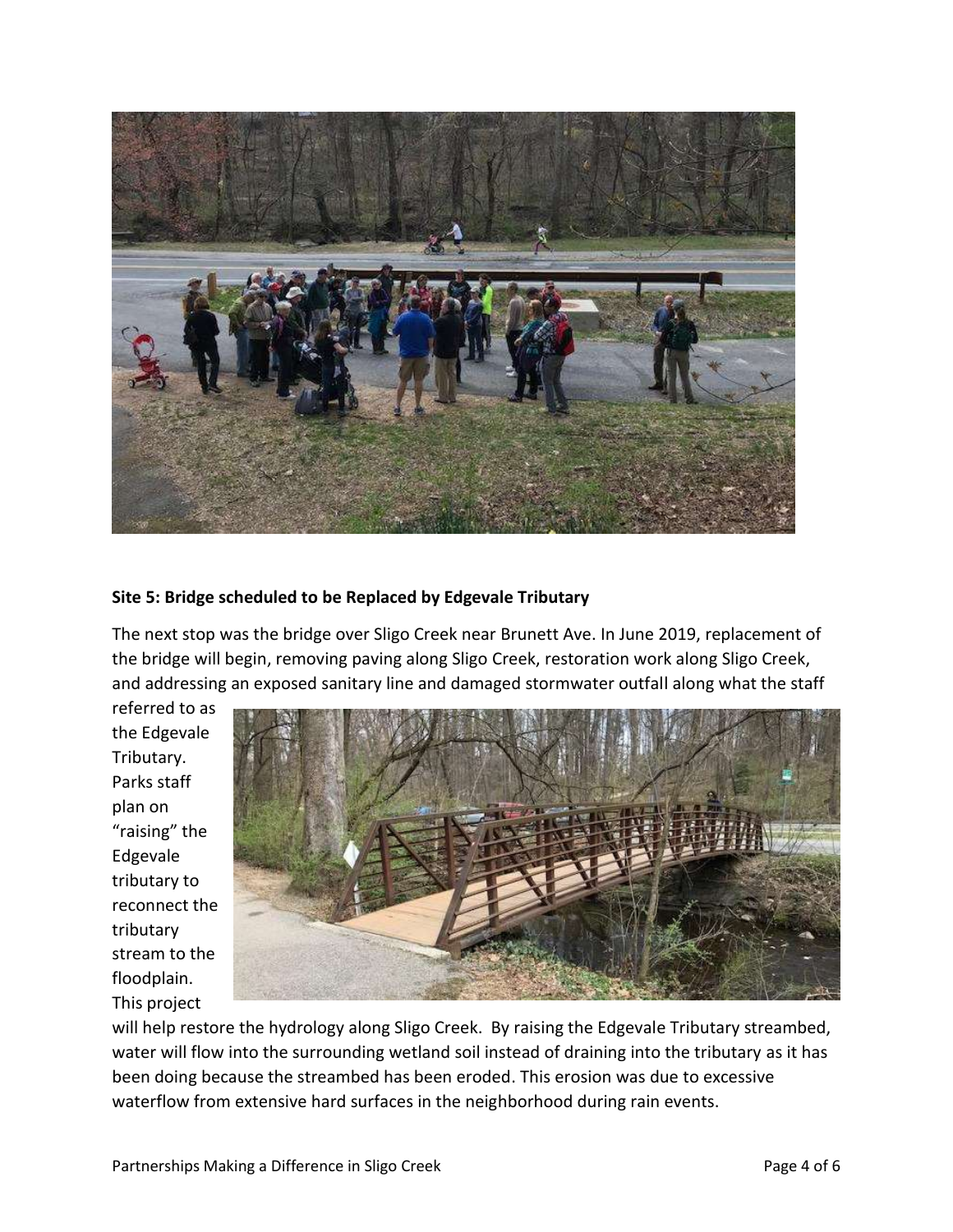## **Site 6: Crosby Road Restored Wetland Site**

The next stop was a restored wetland near Crosby Road. Not too long ago the restoration site was a monoculture of grass which was mowed with great difficulty, and mosquitoes were a problem since the area was a wetland without mosquito predators. By creating a complex healthy ecosystem with habitat including logs and plantings to support other wildlife, mosquitoes have been reduced. The area once hosted many Ash trees but the Emerald Ash borer is an exotic pest that has devastated ash trees in the area. These Ash trees were cut down and their logs were repurposed as habitat for the restoration project.



## [Site 7: Bioretention System at Sligo Golf Course](https://www.flickr.com/photos/friendsofsligocreek/46622994685/in/album-72157679719681848/) (click hyperlink to see Before & After photos)

The last stop was one of the bioretention systems in front of the Sligo Creek Golf Course. Parks staff noted that in May the dormant gardens will be filled out with beautiful blooming flowers. Parks worked with the golf course to install stormwater facilities along the golf course property. Trees have also been planted. Additional projects are planned for the large asphalt parking lot.

By piggybacking off projects already in the pipeline, Parks staff have greatly sped up the time it takes to get a project in the ground and protect Sligo Creek. The next phase will include focusing on Sligo Creek Park from Colesville Road to Wayne Ave. The Parks staff stressed that they need our help. While Parks staff have worked diligently to improve Sligo Creek, they cannot do this alone. They need homeowners along Sligo Creek to slow down and manage stormwater on their properties, and they need our help in educating our neighbors on our role in improving the creek.